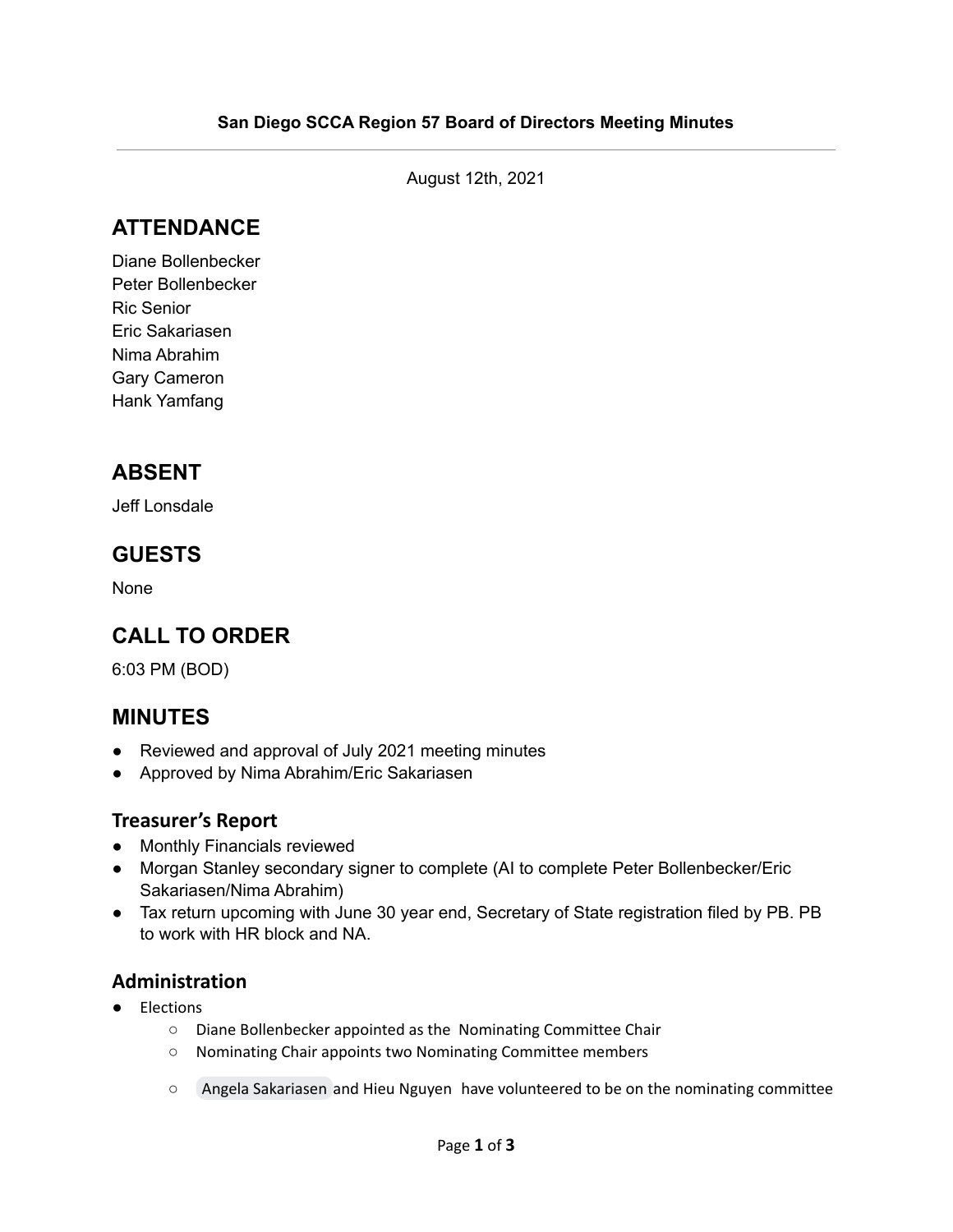- Voted to carry across by consensus Peter Bollenbecker, Diane Bollenbecker, Nima Abrahim
- Nominations presented at October mtg, election by acclamation if vote not required
- $\circ$  If a vote, election not later than end of October, complete by  $4^{th}$  Monday in November, announce no later than December mtg
- Tow Truck
	- Voted to let Cal Rothe to dispose of tow truck

#### **Membership**

● Current membership report – 562 members as of 8/12/20 (+8 to last month)

### **Solo Chair Report**

- July event status
	- July event went ok. Need to determine fee structure for Sept event. \$50 champ \$75 practice and \$25 second drivers. Viejas test event next weekend. Shed delivered to store the Solo equipment. SS and T&S replacements required. Scheduling 2022 dates. Social event organized.
- Equipment Chair turnover
	- Agreed to transfer equipment on a date agreeable to all parties
- Lot Search
	- EVOC site is nearly done

### **Track Events Chair Report**

- **●** Licensing consolidated updated and sent to SCCA
- **●** 2021 Track Days
	- **○** December 4th & 5th, 2021 track date booked
- Approach CalClub with view to renting Buttonwillow PB

#### **Road Rally Chair Report**

● Aug21st Coast to Coast Road Rally ready for safety run.

## **New Business**

No updates

## **MEMBERSHIP MEETING SESSION**

No general membership meeting this month

# **ACTION ITEMS**

● PB to add NA/ES as second signee to Morgan Stanley account